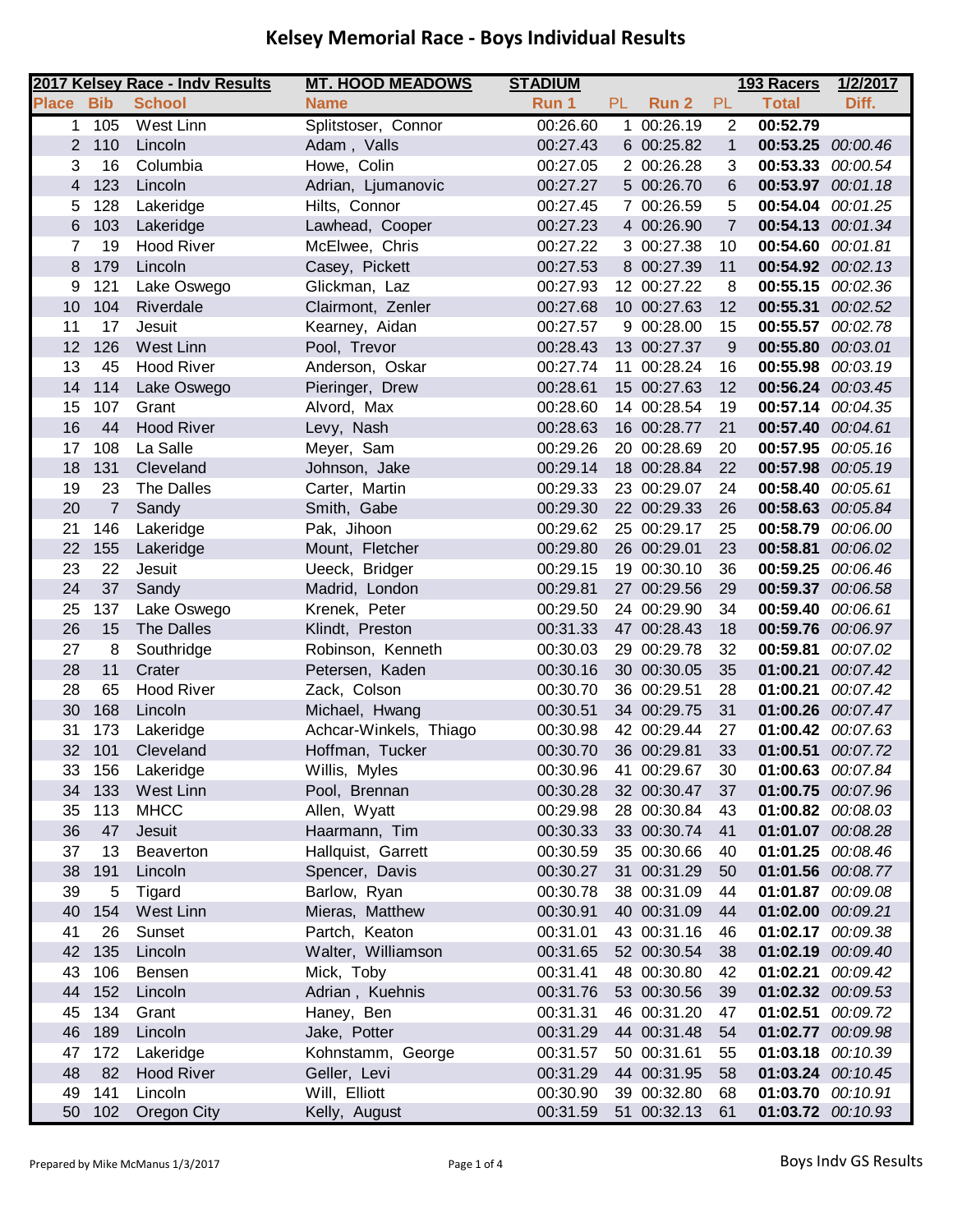| 51  | 115            | Franklin            | Charles, Elias         | 00:32.66              | 62 00:31.22               | 49 |                   | 01:03.88 00:11.09 |
|-----|----------------|---------------------|------------------------|-----------------------|---------------------------|----|-------------------|-------------------|
| 52  | 12             | Sunset              | Zupancic, Cameron      | 00:32.23              | 55 00:31.83               | 57 |                   | 01:04.06 00:11.27 |
| 53  | 111            | Clackamas           | Montalbano, Nick       | 00:31.47              | 49 00:32.81               | 69 |                   | 01:04.28 00:11.49 |
| 54  | 14             | Dufur               | Redcloud, Louis        | 00:32.54              | 61 00:31.97               | 59 | 01:04.51 00:11.72 |                   |
| 55  | 66             | <b>Hood River</b>   | Lamer, Mitchell        | 00:29.12              | 17 00:35.53 111           |    |                   | 01:04.65 00:11.86 |
| 56  | 109            | Wilsonville         | Gibson, Zach           | 00:33.39              | 70 00:31.38               | 53 |                   | 01:04.77 00:11.98 |
| 57  | 160            | Lake Oswego         | Coder, Gabriel         | 00:33.11              | 65 00:31.67               | 56 |                   | 01:04.78 00:11.99 |
| 58  | 165            | Lakeridge           | LeVee, Nick            | 00:33.51              | 73 00:31.35               | 52 |                   | 01:04.86 00:12.07 |
| 59  | 67             | Jesuit              | Morgan, Max            | 00:32.09              | 54 00:32.81               | 69 | 01:04.90 00:12.11 |                   |
| 60  | 100            | Wilson              | Hickey, Matt           | 00:32.33              | 56 00:32.81               | 69 |                   | 01:05.14 00:12.35 |
| 61  | 25             | Beaverton           | Keller, Bailey         | 00:32.46              | 60 00:32.75               | 66 | 01:05.21 00:12.42 |                   |
| 62  | 30             | Tigard              | Rahal-Arabi, Nour      | 00:32.34              | 57 00:32.89               | 74 |                   | 01:05.23 00:12.44 |
| 63  | 28             | Sandy               | Steffey, Sean          | 00:33.25              | 66 00:32.43               | 62 |                   | 01:05.68 00:12.89 |
| 64  | 171            | Lincoln             | McKean, Farnell        | 00:33.28              | 68 00:32.98               | 75 |                   | 01:06.26 00:13.47 |
| 65  | 129            | Cleveland           | Hayes-Lattin, Bridger  | 00:32.43              | 59 00:33.89               | 87 |                   | 01:06.32 00:13.53 |
| 66  | 162            | Lincoln             | Jack, Anderson         | 00:33.52              | 74 00:32.82               | 72 |                   | 01:06.34 00:13.55 |
| 67  | 52             | Sandy               | Jacobson, Oliver       | 00:32.90              | 63 00:33.47               | 80 |                   | 01:06.37 00:13.58 |
| 68  | 81             | <b>Jesuit</b>       | DiMarco, Garrett       | 00:32.42              | 58 00:34.20               | 92 |                   | 01:06.62 00:13.83 |
| 69  | 139            | Lake Oswego         | Giacobazzi, Andrew     | 00:33.74              | 76 00:33.12               | 77 |                   | 01:06.86 00:14.07 |
| 70  | 151            | Lake Oswego         | Schelonka, Jackson     | 00:34.05              | 82 00:33.00               | 76 |                   | 01:07.05 00:14.26 |
| 71  | 182            | Lincoln             | Lucas, Koerner         | 00:33.03              | 64 00:34.09               | 90 |                   | 01:07.12 00:14.33 |
| 72  | 31             | <b>OES</b>          | McVay, Alex            | 00:33.87              | 78 00:33.29               | 78 |                   | 01:07.16 00:14.37 |
| 73  | 50             | Sunset              | Blair, Eric            | 00:33.88              | 79 00:33.37               | 79 |                   | 01:07.25 00:14.46 |
| 74  | 39             | Sunset              | Pearson, Cole          | 00:33.30              | 69 00:33.96               | 89 |                   | 01:07.26 00:14.47 |
| 75  | 41             | <b>The Dalles</b>   | Brewer, Liam           | 00:33.60              | 75 00:33.68               | 83 |                   | 01:07.28 00:14.49 |
| 75  | 84             | Jesuit              | Pliska, Nick           | 00:33.42              | 71 00:33.86               | 85 |                   | 01:07.28 00:14.49 |
| 77  | 58             | Tigard              | Olsen, Tyler           | 00:34.61              | 87 00:32.74               | 65 |                   | 01:07.35 00:14.56 |
| 78  | 60             | Southridge          | Zheng, Matthew         | 00:34.00              | 80 00:33.48               | 81 |                   | 01:07.48 00:14.69 |
| 79  | 64             | Jesuit              | Starr, Brett           | 00:33.79              | 77 00:33.81               | 84 | 01:07.60 00:14.81 |                   |
| 80  | 4              | <b>OES</b>          | Chang, Evan            | 00:33.50              | 72 00:34.19               | 91 | 01:07.69          | 00:14.90          |
| 81  | 136            | <b>Catlin Gabel</b> | Cohen, Miles           | 00:35.53              | 95 00:32.85               | 73 | 01:08.38          | 00:15.59          |
| 82  | 70             | Sunset              | Freeborn, Paul         | 00:34.36              | 84 00:34.25               | 93 | 01:08.61          | 00:15.82          |
| 83  | 142            | Grant               | Gartrell, Sam          | 00:35.03              | 89 00:33.92               | 88 |                   | 01:08.95 00:16.16 |
| 84  | 61             | Sunset              | Peden, Jackson         | 00:34.72 88 00:34.37  |                           | 94 | 01:09.09 00:16.30 |                   |
| 85  | 53             | Tigard              | Wargo, Luke            |                       | 00:35.82 100 00:33.56     | 82 | 01:09.38 00:16.59 |                   |
| 86  | 190            | Lincoln             | Ben, Reynolds          | 00:34.03              | 81 00:35.69 114           |    | 01:09.72 00:16.93 |                   |
| 87  | 192            | Lincoln             | Sumner, Rahr           | 00:35.38              | 94 00:34.37               | 94 |                   | 01:09.75 00:16.96 |
| 88  | 38             | Southridge          | Carrillo, William      | 00:34.60              | 86 00:35.53 111           |    |                   | 01:10.13 00:17.34 |
| 89  | 35             | <b>OES</b>          | Atwood, Jordan         | 00:35.04              | 90 00:35.13 102           |    |                   | 01:10.17 00:17.38 |
| 90  | 174            | Lincoln             | Alexander, Gore-Rivero | 00:34.15              | 83 00:36.07 119           |    |                   | 01:10.22 00:17.43 |
| 90  | 177            | Lincoln             | Jacob, Werbner         | 00:35.69              | 98 00:34.53               | 97 |                   | 01:10.22 00:17.43 |
| 92  | 124            | La Salle            | Moyer, Luke            | 00:35.53              | 95 00:34.76               | 98 |                   | 01:10.29 00:17.50 |
| 93  | 186            | Lincoln             | Matthew, Brayton       | 00:35.89 101 00:34.49 |                           | 96 |                   | 01:10.38 00:17.59 |
| 94  | 51             | Southridge          | Johnson, Colton        | 00:37.81 116 00:32.58 |                           | 63 |                   | 01:10.39 00:17.60 |
| 95  | 240            | <b>HRV</b>          | Johnsen, Ezra          | 00:35.32              | 92 00:35.11 101           |    |                   | 01:10.43 00:17.64 |
| 96  | 18             | Tualatin            | Jordan, Taylor         | 00:35.37              | 93 00:35.62 113           |    |                   | 01:10.99 00:18.20 |
| 97  | $\overline{2}$ | Newberg             | Passmore, Josh         | 00:34.43              | 85 00:36.59 124           |    |                   | 01:11.02 00:18.23 |
| 98  | 116            | Madison             | Dunster, Lucas         | 00:33.26              | 67 00:37.78 134           |    |                   | 01:11.04 00:18.25 |
| 99  | 153            | Grant               | Rodgers, Nick          |                       | 00:35.96 103 00:35.16 103 |    |                   | 01:11.12 00:18.33 |
| 100 | 29             | <b>Barlow</b>       | Greenly, Conrad        |                       | 00:36.23 107 00:35.00 100 |    |                   | 01:11.23 00:18.44 |
| 101 | 48             | <b>The Dalles</b>   | Pashek, James          | 00:35.80              | 99 00:35.44 108           |    |                   | 01:11.24 00:18.45 |
| 102 | 166            | Lakeridge           | Lustri, Giacomo        |                       | 00:35.92 102 00:35.35 106 |    |                   | 01:11.27 00:18.48 |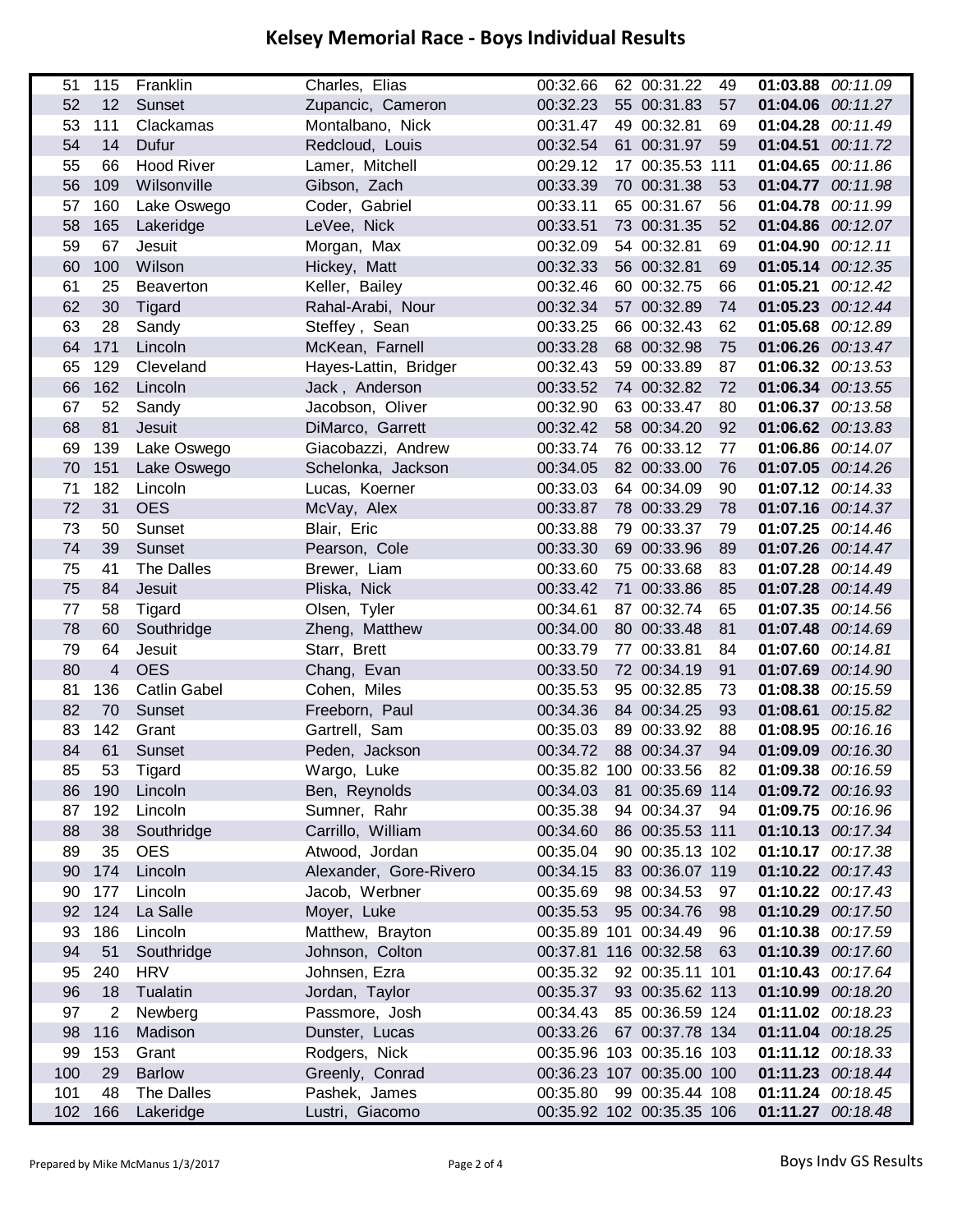|     | 103 148 | Grant                   | Cooper-Karl, Owen   |                       | 00:36.19 106 00:35.25 105 |                   | 01:11.44 00:18.65 |
|-----|---------|-------------------------|---------------------|-----------------------|---------------------------|-------------------|-------------------|
| 104 | 170     | Lake Oswego             | Looney, Quinn       |                       | 00:36.06 104 00:35.46 109 |                   | 01:11.52 00:18.73 |
| 105 | 73      | Tigard                  | Saier, Nathan       | 00:35.20              | 91 00:36.82 128           |                   | 01:12.02 00:19.23 |
| 106 | 79      | Sunset                  | Derocher, Aidan     | 00:35.53              | 95 00:36.60 125           |                   | 01:12.13 00:19.34 |
| 107 | 130     | Wilson                  | Simmons, Mitchell   |                       | 00:36.16 105 00:36.17 120 |                   | 01:12.33 00:19.54 |
| 108 | 122     | <b>Catlin Gabel</b>     | Burkhart, Cole      |                       | 00:36.99 111 00:35.37 107 |                   | 01:12.36 00:19.57 |
| 109 | 86      | Sunset                  | Press, Rohan        |                       | 00:37.32 113 00:35.21 104 |                   | 01:12.53 00:19.74 |
| 109 | 138     | <b>Central Catholic</b> | Glass, Wilson       |                       | 00:37.06 112 00:35.47 110 |                   | 01:12.53 00:19.74 |
| 111 | 10      | Valor Christian         | Gabe, Kenniston     |                       | 00:37.55 115 00:35.79 117 |                   | 01:13.34 00:20.55 |
| 112 | 43      | Tualatin                | Depp, Kai           |                       | 00:36.80 108 00:36.57 123 | 01:13.37 00:20.58 |                   |
| 113 | 71      | Southridge              | Cristurean, Denis   |                       | 00:36.93 110 00:36.61 126 |                   | 01:13.54 00:20.75 |
| 114 | 92      | Jesuit                  | Steen, Connor       |                       | 00:38.00 118 00:35.71 115 | 01:13.71 00:20.92 |                   |
| 115 | 88      | Jesuit                  | Rundle, Jack        | 00:39.16 124 00:34.77 | 99                        |                   | 01:13.93 00:21.14 |
| 116 | 87      | Jesuit                  | Breemer, Andrew     |                       | 00:36.86 109 00:37.15 130 | 01:14.01 00:21.22 |                   |
| 117 | 63      | The Dalles              | Martin, Ethan       |                       | 00:38.20 120 00:36.02 118 |                   | 01:14.22 00:21.43 |
| 118 | 46      | Tualatin                | Jost, Jeffrey       |                       | 00:38.08 119 00:36.42 122 | 01:14.50 00:21.71 |                   |
| 119 | 57      | <b>OES</b>              | Roberts, Ian        |                       | 00:37.42 114 00:37.14 129 | 01:14.56 00:21.77 |                   |
| 120 | 169     | Lake Oswego             | Wagner, Simon       |                       | 00:39.03 123 00:36.30 121 |                   | 01:15.33 00:22.54 |
| 121 | 34      | Newberg                 | Eide, Sterling      |                       | 00:38.84 122 00:37.81 135 |                   | 01:16.65 00:23.86 |
| 122 | 91      | Jesuit                  | Gewant, Nathan      |                       | 00:39.28 126 00:37.52 131 | 01:16.80 00:24.01 |                   |
| 123 | 89      | Sunset                  | Wiles, Mckennon     |                       | 00:39.30 127 00:37.52 131 |                   | 01:16.82 00:24.03 |
| 124 | 62      | Beaverton               | Blinkhorn, Lake     |                       | 00:38.73 121 00:38.28 140 | 01:17.01 00:24.22 |                   |
| 125 | 72      | Sandy                   | Barrett, Patrick    |                       | 00:39.45 129 00:37.81 135 |                   | 01:17.26 00:24.47 |
| 126 | 97      | Jesuit                  | Chapman, Zach       | 00:43.54 138 00:33.86 | 85                        | 01:17.40 00:24.61 |                   |
| 127 | 24      | Dufur                   | Kortge, Cole        |                       | 00:39.27 125 00:38.31 141 |                   | 01:17.58 00:24.79 |
| 128 | 183     | Lincoln                 | Jack, Minns         |                       | 00:40.08 130 00:38.08 138 |                   | 01:18.16 00:25.37 |
| 129 | 176     | Lake Oswego             | Pancoast, Lance     |                       | 00:39.33 128 00:39.57 146 | 01:18.90 00:26.11 |                   |
| 130 | 140     | <b>Catlin Gabel</b>     | Leonard, Will       |                       | 00:40.51 131 00:38.69 143 | 01:19.20 00:26.41 |                   |
| 131 | 94      | Jesuit                  | OKelly, Aidan       |                       | 00:41.94 135 00:37.85 137 | 01:19.79 00:27.00 |                   |
| 132 | 9       | Westview                | Petersen, William   |                       | 00:42.69 136 00:37.77 133 |                   | 01:20.46 00:27.67 |
| 133 | 163     | Grant                   | Phillips, Henry     |                       | 00:41.78 134 00:38.91 145 |                   | 01:20.69 00:27.90 |
| 134 | 54      | <b>OES</b>              | Sutherland, Gabe    |                       | 00:41.25 133 00:39.82 147 |                   | 01:21.07 00:28.28 |
| 135 | 178     | Lakeridge               | Cunningham, Thomas  |                       | 00:37.90 117 00:43.72 154 |                   | 01:21.62 00:28.83 |
| 136 | 27      | Southridge              | Liang, Michael      |                       | 00:50.57 145 00:31.32 51  | 01:21.89 00:29.10 |                   |
| 137 |         | 32 Glencoe              | Gibbens, Josh       |                       | 00:41.22 132 00:40.92 148 | 01:22.14 00:29.35 |                   |
| 138 | 55      | Newberg                 | Deats, Liam         |                       | 00:43.19 137 00:42.36 152 |                   | 01:25.55 00:32.76 |
| 139 | 95      | Jesuit                  | Morich, Ben         |                       | 00:45.46 141 00:42.09 150 |                   | 01:27.55 00:34.76 |
| 140 | 99      | Jesuit                  | Mueller, Patrick    |                       | 00:45.31 140 00:42.76 153 |                   | 01:28.07 00:35.28 |
| 141 | 96      | Jesuit                  | Wallace, Charlie    |                       | 00:47.08 142 00:42.11 151 |                   | 01:29.19 00:36.40 |
| 142 | 180     | Lake Oswego             | Sharp, Owen         |                       | 00:45.24 139 00:44.82 157 |                   | 01:30.06 00:37.27 |
| 143 | 175     | Lake Oswego             | Hatfield, Jack      |                       | 00:49.28 143 00:41.07 149 |                   | 01:30.35 00:37.56 |
| 144 | 184     | Lake Oswego             | Namyasenko, Grigory |                       | 00:50.11 144 00:47.47 158 |                   | 01:37.58 00:44.79 |
| 145 | 98      | Jesuit                  | Crystal, Cole       |                       | 00:52.34 146 00:47.97 160 |                   | 01:40.31 00:47.52 |
| 146 | 75      | Newberg                 | Walls, Dawson       |                       | 00:53.85 147 00:47.67 159 |                   | 01:41.52 00:48.73 |
| 147 | 185     | Lake Oswego             | Dai, Terry          |                       | 00:59.41 149 00:56.81 161 |                   | 01:56.22 01:03.43 |
| 148 | 36      | Tigard                  | Moss, Nathaniel     |                       | 01:11.85 150 01:00.13 162 |                   | 02:11.98 01:19.19 |
|     | 1       | South Wasco             | Bragg, Matt         | <b>DNF</b>            | 00:32.77<br>67            |                   |                   |
|     | 3       | Glencoe                 | Bullis, Ryker       | <b>DNF</b>            | 00:32.72<br>64            |                   |                   |
|     | 6       | <b>Barlow</b>           | Layman, Brady       | 00:29.29<br>21        | <b>DNS</b>                |                   |                   |
|     | 20      | <b>Hood River</b>       | Rigert, Carter      | <b>DNS</b>            | <b>DNS</b>                |                   |                   |
|     | 21      | Tualatin                | Kindle, Koll        | <b>DNS</b>            | <b>DNS</b>                |                   |                   |
|     | 33      | Newberg                 | Guyetted, Gus       | <b>DSQ</b>            | 00:44.36 155              |                   |                   |